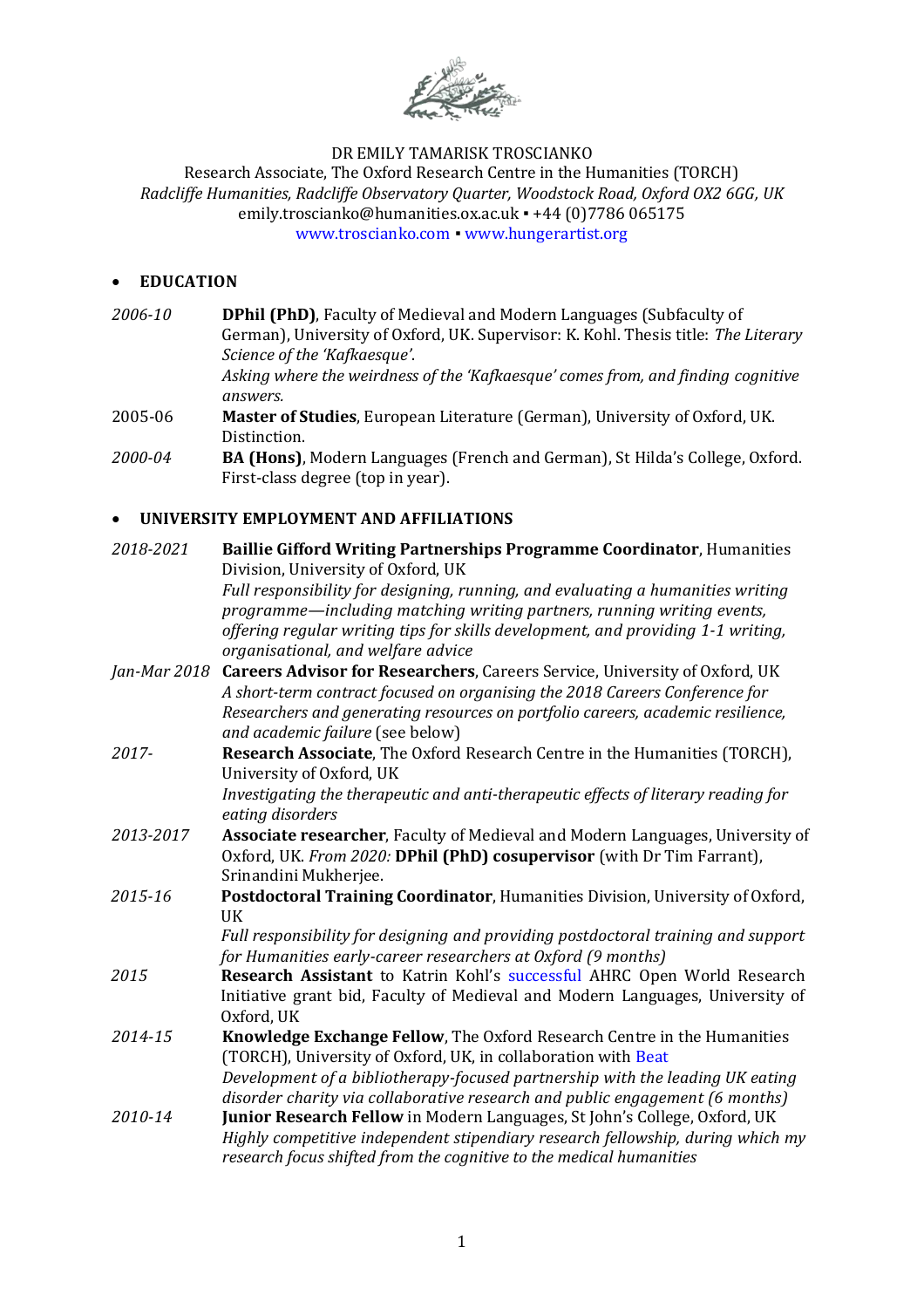

### • **FUNDING AWARDED**

| 2015-16 | Balliol Interdisciplinary Institute project grant Books, Minds, and Bodies (with |
|---------|----------------------------------------------------------------------------------|
|         | Emily Holman and others) (£2,250).                                               |
| 2012-14 | St John's College Research Centre pump-priming grant (with Kate Nation and       |
|         | Karin Kukkonen), Eye Movements in Literary Reading project (incl. 1-year         |
|         | full-time postdoc funding, total £40,500).                                       |
| 2012    | St John's College Research Centre conference grant, Science and Literary         |
|         | <b>Criticism</b> symposium $(E3,000)$                                            |
| 2010-14 | Stipendiary Junior Research Fellowship, St John's College (four years' full-time |
|         | salary plus accommodation, dining rights, and £1,200 pa personal research        |
|         | allowance)                                                                       |
| 2005-09 | AHRB/AHRC Masters and doctoral research funding 2005-09 (approx.                 |
|         | £60,000                                                                          |
|         |                                                                                  |

## • **MAJOR COLLABORATIONS**

Susan Blackmore (University of Plymouth, UK): consciousness

*An intensive collaboration resulting in the publication, in April 2018, of the third edition of the textbook* Consciousness: An Introduction. *The co-authoring process involved multistage peer review with 12 readers based in psychology and philosophy departments internationally, as well as the design of a substantial website to accompany the main text.*

Michael Burke (Roosevelt College, Utrecht University, The Netherlands): CLSci *Our collaborations have included a symposium, a co-edited journal special issue, and a coedited book, all exploring the present and future of what we call cognitive literary science (CLSci)*

James Carney (Brunel University London, UK): bibliotherapy

*Our work together so far includes a [Manifesto for the Literary Humanities;](https://www.researchgate.net/publication/316597260_MANIFESTO_FOR_THE_LITERARY_HUMANITIES) the Books, Minds, and Bodies reading group project; and a new project investigating the therapeutic and antitherapeutic potential of eating disorder-themed language via analysis of the temporal dynamics of Twitter users' language creation and reception*

Kate Nation, Titus von der Malsburg, and Karin Kukkonen (University of Oxford, UK; University of Potsdam, Germany; University of Oslo, Norway): literary eye tracking

*As psychologists and cognitive literary scholars, we explored the viability of transferring eyetracking methods used in the study of reading development to the analysis of literary reading. My duties included contributing to funding bids and supervising our PDRA (von der Malsburg).*

- **TEACHING**
- *2016* Session leader, Cognitive Approaches to Classical Literature graduate workshop, Institute of Classical Studies
- *2012* Lecturer, 'Literature and Your Mind' (a new interdisciplinary course developed with Karin Kukkonen, for the Faculties of English and Modern Languages, University of Oxford, UK)
- *2010-14* Tutorial teaching: Christ Church, Magdalen, Pembroke, St Catherine's, St Hilda's, and St John's Colleges, Oxford, UK
- *2009-10* Stipendiary Lecturer in German, Jesus and Oriel Colleges, Oxford, UK *Full responsibility for German language and literature tutorial and class teaching for 17 undergrads, plus Faculty lecturing and graduate special subject supervision*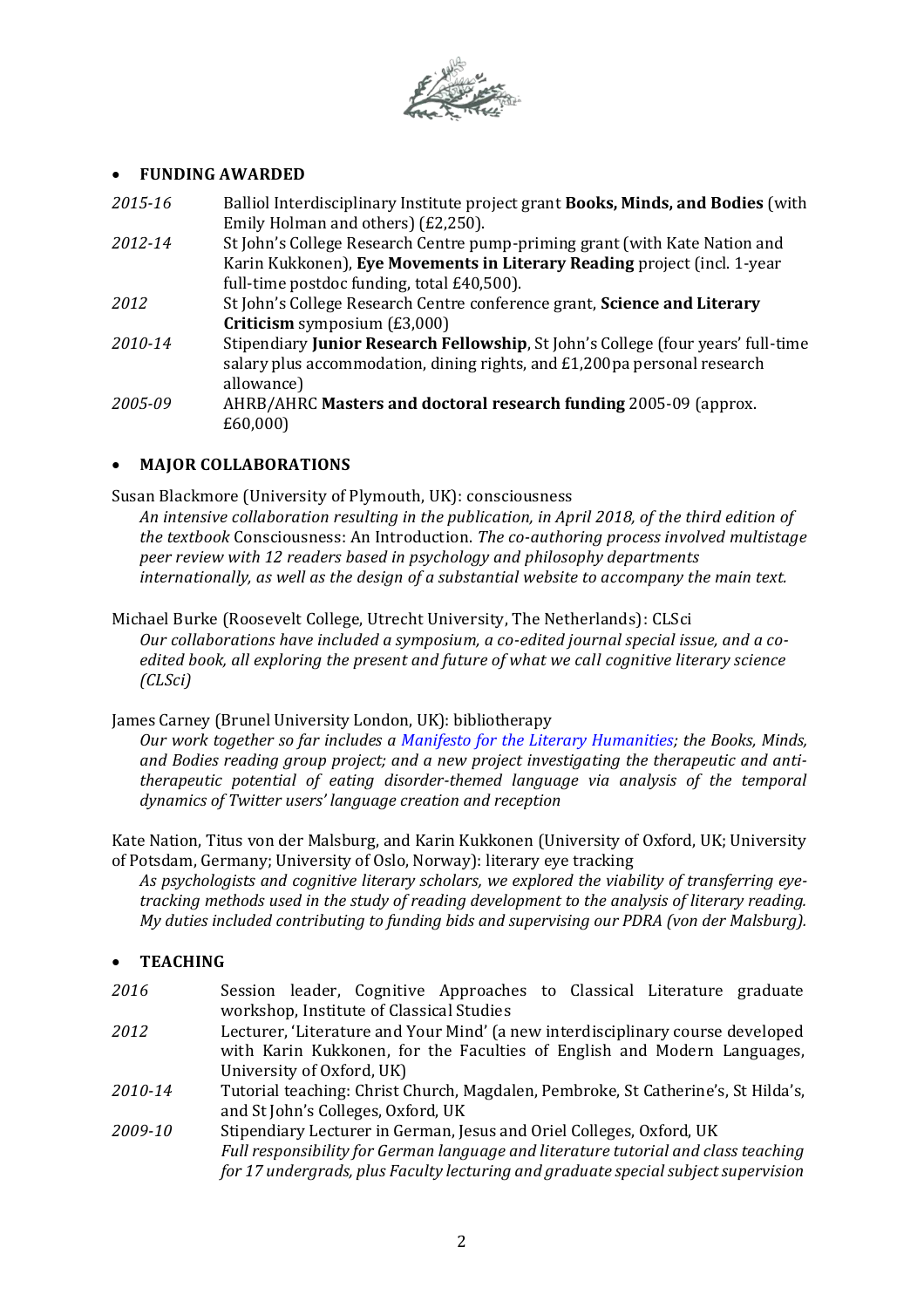

# • **CONFERENCE AND EVENT ORGANISATION**

| Designer and leader, Is Your Web Presence Working for You? (Careers<br>Conference for Researchers, University of Oxford, UK; AHRC-TORCH Public                                                                                                                                                                                                                                        |
|---------------------------------------------------------------------------------------------------------------------------------------------------------------------------------------------------------------------------------------------------------------------------------------------------------------------------------------------------------------------------------------|
| Engagement with Research Summer School, Oxford, UK)                                                                                                                                                                                                                                                                                                                                   |
| Designer and leader, Food, Your Body, and the Wider World (Merton College,<br>Oxford, UK)                                                                                                                                                                                                                                                                                             |
| A welfare-orientated workshop for undergraduates, graduates, postdocs, and                                                                                                                                                                                                                                                                                                            |
| staff, exploring food and bodies in the academic context                                                                                                                                                                                                                                                                                                                              |
| Co-convenor (with Emily Holman, University of Oxford) Books, Minds, and                                                                                                                                                                                                                                                                                                               |
| Bodies workshop (Balliol College, Oxford, UK), 20 participants                                                                                                                                                                                                                                                                                                                        |
| An exploratory workshop with participants from academia as well as the                                                                                                                                                                                                                                                                                                                |
| healthcare and charity sectors and student welfare teams                                                                                                                                                                                                                                                                                                                              |
| Designer and coordinator of 20 support and training events for Humanities                                                                                                                                                                                                                                                                                                             |
| Division early-career academics                                                                                                                                                                                                                                                                                                                                                       |
| Events included writing bootcamps, brain-training breakfast taster sessions, body<br>awareness sessions, workshops on web presence and coping with complexity, plus<br>a major cross-Divisional event on 'Overcoming a sense of academic failure'. I also<br>launched a year-long writing partnerships scheme which became the model for<br>the programme I now run for the Division. |
| Co-convenor (with Jonathan Kelly, Beat), Fiction and Eating Disorders<br>workshop (TORCH, University of Oxford, UK), 10 participants                                                                                                                                                                                                                                                  |
| An unconventional workshop involving science and humanities researchers,<br>creative writers, and medics in collaborative fiction-reading and -writing                                                                                                                                                                                                                                |
| Co-convenor (with Michael Burke, University of Utrecht), Science and Literary                                                                                                                                                                                                                                                                                                         |
| Criticism (international interdisciplinary 1-day symposium, St John's College,                                                                                                                                                                                                                                                                                                        |
| Oxford, UK), 50 participants (delegates and speakers)                                                                                                                                                                                                                                                                                                                                 |
| An intensive day-long exploration of a wide range of intersections between                                                                                                                                                                                                                                                                                                            |
| literary studies and the cognitive sciences, involving leading experts and                                                                                                                                                                                                                                                                                                            |
| emerging scholars from both fields                                                                                                                                                                                                                                                                                                                                                    |
|                                                                                                                                                                                                                                                                                                                                                                                       |

## • **PROFESSIONAL TRAINING**

2014-15 Selected participant, **New Generations Programme**, Centre for Medical Humanities, Durham University *A year-long programme designed to develop the skills, experiences, and resources needed to meet the interdisciplinary challenges of medical-humanities research. It involved six intensive workshops at different UK institutions with a strong medicalhumanities presence, including three days hosted by the Wellcome Trust.*

## • **INSTITUTIONAL RESPONSIBILITIES**

*2013-14* Coordinator, Personal Perspectives on Mental Health workshop series, St John's College, Oxford, UK *An intimate set of workshops in which senior members of college discussed their own experiences of mental health difficulties with graduates and undergraduates 2013-14* Co-convenor, Cognitive Humanities Writing Group, University of Oxford *For science and humanities researchers to share and critique each other's work*

## • **COMMISSIONS OF TRUST**

*2021* Journal reviewer, *The Arts in Psychotherapy*, *i-Perception 2020-21* Journal/book reviewer, *Literature and Medicine*, *Frontiers in Psychiatry*, *French*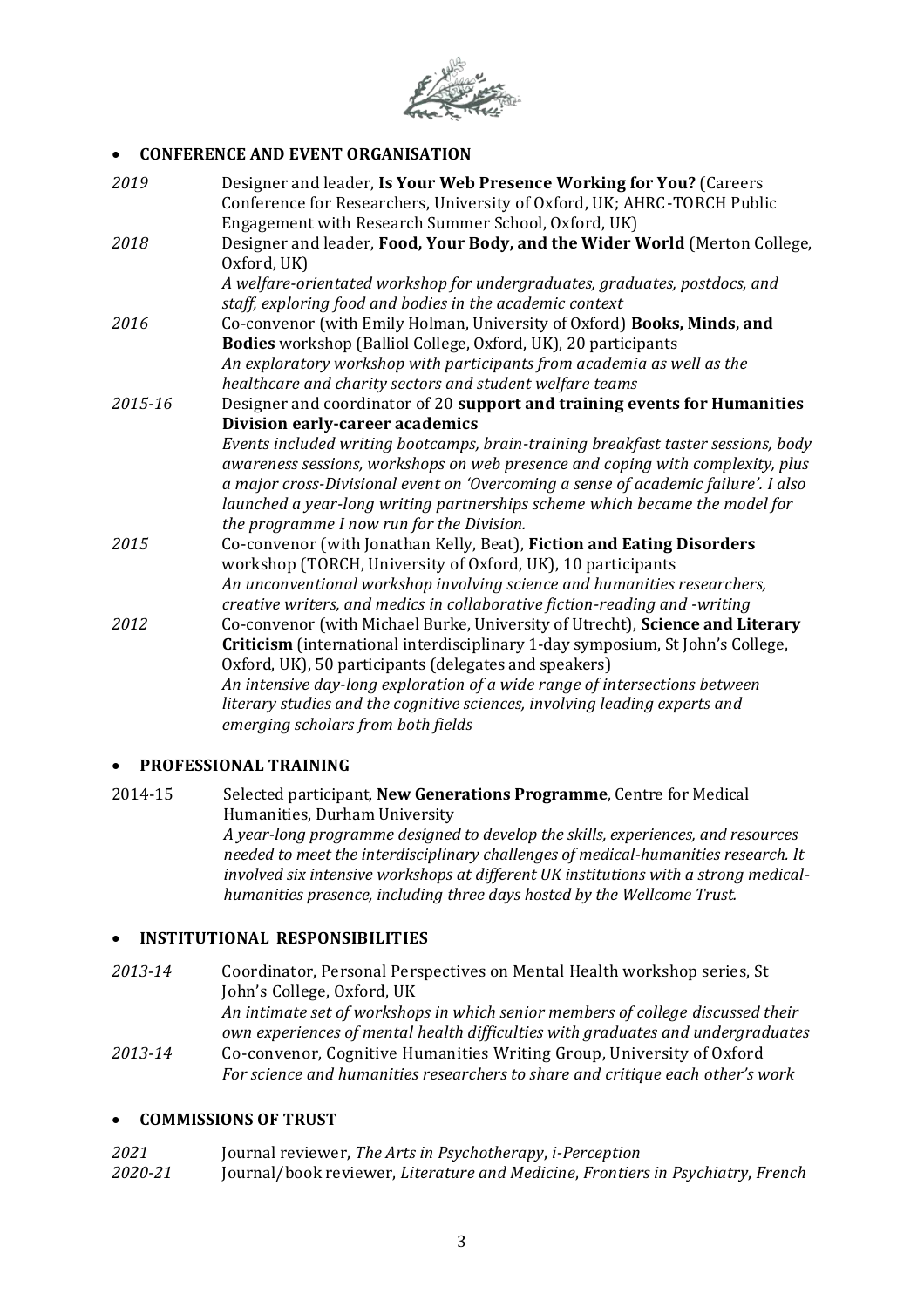

*Studies*, Routledge

- *2019-20* Journal reviewer, *Medical Humanities*
- *2019* External examiner, MPhil candidate, Department of English Literature, University of Birmingham, UK
- *2019* Book proposal reviewer, Edinburgh University Press and Peter Lang
- *2019* Research monograph reviewer, Routledge Psychology
- *2018* Journal reviewer, *New Literary History*
- *2017* Journal reviewer, *Review of General Psychology*
- *2016* Member, peer-review panel, *The Dovetail Journal*
- *2015* Article editor, SAGE Open
- *2014* Panel reviewer, knowledge exchange proposals, LERU Doctoral Summer School and AHRC-TORCH, University of Oxford, UK
- *2014* Research monograph proposal reviewer, Routledge USA
- *2013* Journal reviewer, *Modernism/Modernity*

# • **PROFESSIONAL MEMBERSHIPS**

*2013-present* Member, Society of Authors

# • **ENTREPRENEURIAL ACTIVITIES**

*2017* 2nd place, Humanities Innovation Challenge Competition, University of Oxford, UK. Awarded for an app to support recovery from anorexia, now in the design phase of development, and described in this [blog post.](https://www.psychologytoday.com/blog/hunger-artist/201706/app-recovery-anorexia) The project also featured in the 'Started in Oxford' video series [here.](http://www.ox.ac.uk/research/started-in-oxford/weve-been-treating-anorexia-all-wrong)

## • **FREELANCE ROLES**

*2018-* Academic performance coach. Recovery coach for people with eating disorders. <https://hungerartist.org/recovery-coaching/>

*2018-* Data scientist for ad tech startup textureAI Ltd

## • **CONFERENCE PRESENTATIONS**

*Recent invited talks (selected – for all past and future talks, se[e http://troscianko.com/events\)](http://troscianko.com/events):*

- Invited keynote (annual conference of the International Society for the Empirical Study of Literature and Other Media (IGEL), University of Central Florida, Orlando, July 2022)
- Invited talk, **How do we read (old) texts about disordered eating?** (Faculty of History, University of Cambridge, January 2019)
- Invited talk, **Creative bibliotherapy and mental health: Why we need to assume less and find out more**; invited reading-group session leader, **Cognitive science and literary studies** (Department of Literature, Uppsala University, Sweden, March 2018)
- Invited talk, **Kafka and perception** (Swedish Literature Society, Department of Literature, Uppsala University, Sweden, March 2018)
- Invited talk, **Why we need the humanities to understand and treat mental illness** (Egenis seminar, The Centre for the Study of Life Sciences, University of Exeter, UK, January 2018)

# • **PUBLICATIONS**

*Monograph:*

Troscianko, E.T. (2014). *Kafka's cognitive realism*. London: Routledge.

*Sets out the value of cognitive realism – a convergence between cognitive faculties as they operate in readers' minds and are evoked in literary texts – for the theoretical and empirical study of*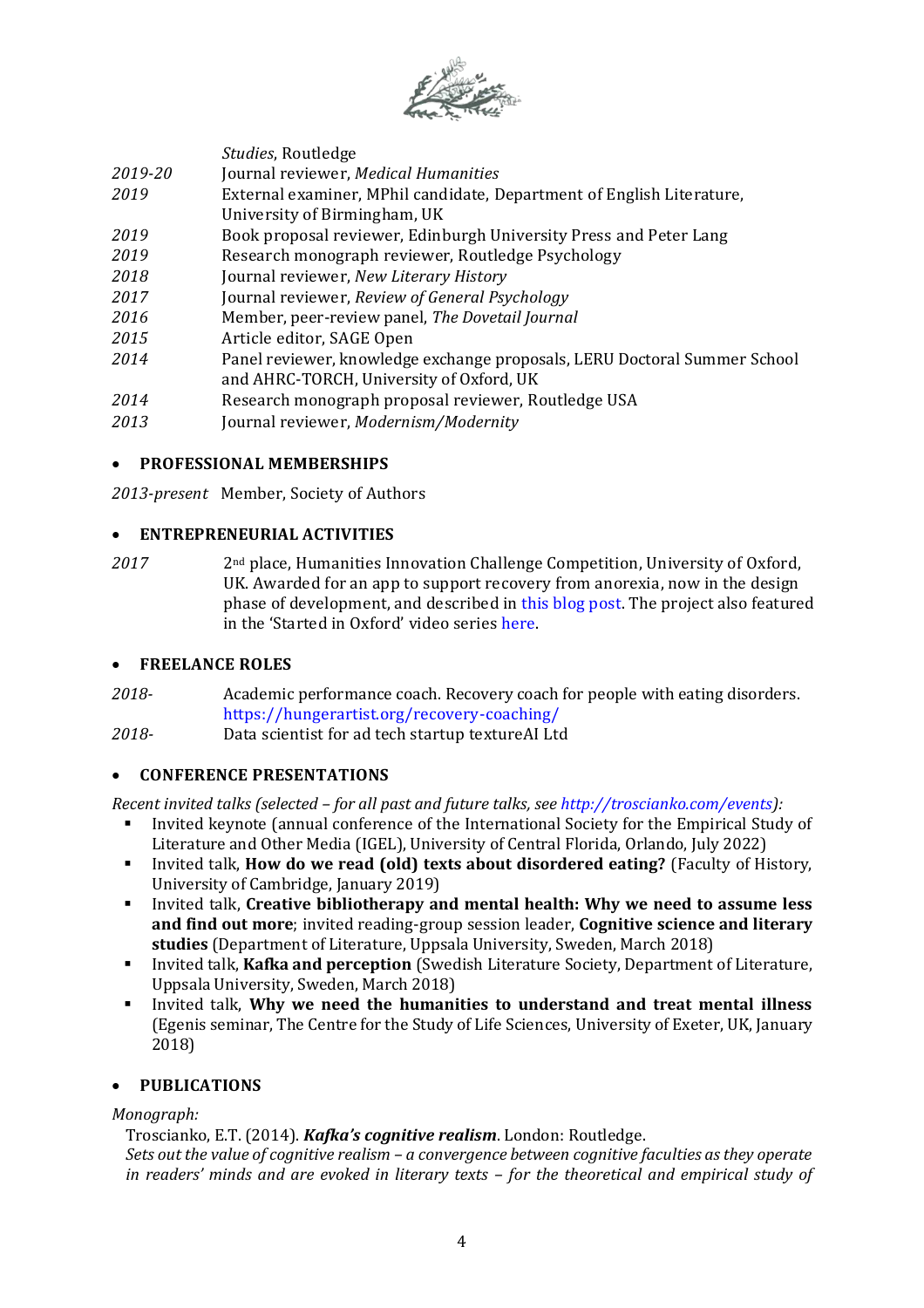

*literature, taking Kafka's evocations of vision, imagination, and emotion as the case study. Appraised in* Modern Language Review *110*(4) *as an 'engagingly written interdisciplinary study' which presents its main thesis with 'exemplary clarity', and makes 'an important contribution to this area of Kafka studies'.*

#### *Co-authored textbook:*

Blackmore, S., and Troscianko, E.T. (2018). *Consciousness: An introduction*. 3rd edition. London: Routledge.

*I took the lead on fully restructuring and generating much new material for the third edition of the world's only textbook on the mystery of consciousness, embracing psychology, philosophy, neuroscience, and touching on many other fields.*

### *Peer-reviewed journal articles:*

(Full-text pre-publication versions of most of my journal papers are available on the [Oxford](https://bit.ly/3aY4AIE)  [University Research Archive](https://bit.ly/3aY4AIE) and via [ResearchGate.](https://www.researchgate.net/profile/Emily_Troscianko))

Troscianko, E.T., and Carney, J. (2021). **Drawing Kafka's** *Castle***: An experimental expansion of the theory of cognitive realism.** *Scientific Study of Literature*, *11*(1), 35-73. *Reports on a study finding that narrative perspective makes no difference to whether readers include either a castle or the protagonist in their drawings of what they imagine on reading the opening paragraph of Kafka's novel* The Castle*.*

Troscianko, E.T., and Leon, M. (2020). **Treating eating: A dynamical systems model of eating disorders.** *Frontiers in Psychology*, *11*, 1801.

*Argues that to treat eating disorders effectively, we need to treat the eating, and more generally that behavioural change is often the best route to achieving psychological and/or physical change.*

Troscianko, E.T. (2018). **Literary reading and eating disorders: Survey evidence of therapeutic help and harm.** *Journal of Eating Disorders*, 6: 8.

*Presents the findings from the major online survey conducted with Beat, which offer detailed self-report evidence of the links between reading and mental health from nearly 900 respondents, and contradict received wisdom about the types of literary text likely to be most therapeutically beneficial.*

### Troscianko, E.T. (2018). **Fiction-reading for good or ill: Eating disorders and the case for creative-bibliotherapy research.** *Medical Humanities*, *44*, 201-211.

*Makes the broader argument for bringing research on eating disorders and on (literary) interpretation into dialogue, highlighting how much is assumed and how little really known.* You can listen to an audio clip of me talking about how this research came about and why I think it's important on the *[Medical Humanities](https://blogs.bmj.com/medical-humanities/2018/09/05/fiction-reading-for-good-or-ill/)* blog.

Willemsen, S., Kraglund, R.A., and Troscianko, E.T. (2018). **Interpretation: Its status as object or method of study in cognitive and unnatural narratology**. *Poetics Today*, *39*(3), 597-622.

*What is interpretation for the humanities? The cognitive/unnatural narratology schism offers a telling illustration of the difference between treating interpretation as a method or an object of inquiry.*

Troscianko, E.T. (2014). **First-person and second-generation perspectives on starvation in Kafka's 'Ein Hungerkünstler'**. In M. Caracciolo and K. Kukkonen (Eds), 'Cognitive literary study: Second-generation approaches'. Special issue, *Style*, *48*(3), 331-348.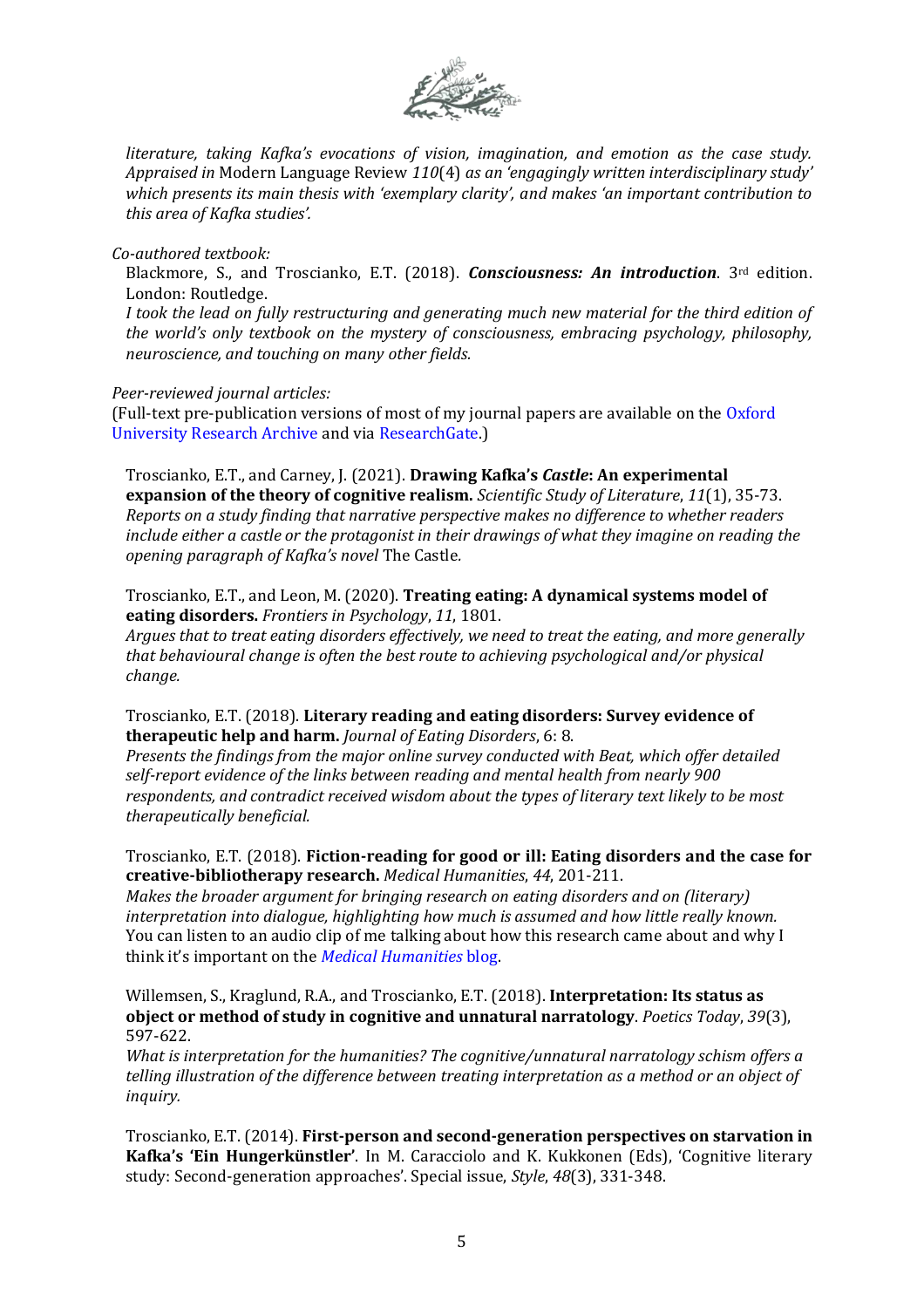

*Argues for the importance of acknowledging both personal experience and embodiment in understanding the meanings and effects of Kafka's short story about a man who fasts to death for others' entertainment.*

Troscianko, E.T. (2014). **Reading Kafka enactively**. In T. Cave, K. Kukkonen, and O. Smith (Eds), 'Reading literature cognitively'. Special issue, *Paragraph*, *37*, 15-31.

*Sets out the importance of understanding cognition as enactive (i.e. constituted by physical interaction between embodied minds and environments) for appreciating the effects of Kafka's novel* Der Proceß *(*The Trial*) in the contexts of vision and imagination, language, and emotion.*

Troscianko, E.T. (2013). **Reading imaginatively: The imagination in cognitive science and cognitive literary studies**. In M. Burke and E.T. Troscianko (Eds), 'Explorations in cognitive literary science'. Special issue, *Journal of Literary Semantics*, *42*(2), 181-198. *Shows how empirical findings on literary reading can and should inform the scientific study of mental imagery.*

Burke, Michael, and Emily T. Troscianko. (2013). **Mind, brain, and literature: A Dialogue on what the humanities might offer the cognitive sciences**. In M. Burke and E.T. Troscianko (Eds), 'Explorations in Cognitive Literary Science'. Special issue, *Journal of Literary Semantics*,

*42*, 141-148.

*Introduces the special issue with reasons why the study of literature is important to the study of the mind.*

Troscianko, E.T. (2013). **Cognitive realism and memory in Proust's madeleine episode**. *Memory Studies*, *6*, 437-456.

*Investigates the divergences and discrepancies between the mechanisms of memory and Proust's evocation of it to explain the perennial popularity of the madeleine in the popular imagination.*

Troscianko, E.T. (2012). **The cognitive realism of memory in Flaubert's** *Madame Bovary*. *Modern Language Review*, *107*, 772-795.

*Highlights the significance of memory in relation to cognitive dissonance in readers' engagements with Flaubert's eponymous heroine.*

Troscianko, E.T. (2010). **Kafkaesque worlds in real time**. *Language and Literature*, *19*, 171- 191.

*Argues that we need to understand cognition – and vision and imagination in particular – as embodied and enactive to grasp the essence of the 'Kafkaesque' as it plays with readers' experiences of space and time.*

#### *Co-edited book:*

Burke, M., and Troscianko, E.T. (Eds) (2017). *Cognitive literary science: Dialogues between literature and cognition*. New York: Oxford University Press.

*Showcases the three main variations on cognitive literary science, highlighting the potential for the literary to contribute to the scientific as well as vice versa.*

#### *Co-edited special issue:*

Burke, M., and Troscianko, E.T. (Eds) (2013). **Explorations in cognitive literary science**. Special issue, *Journal of Literary Semantics*, *42*(2).

*Brings together contributions demonstrating the potential for disciplinary reciprocity in the field of cognitive literary science.*

*Book chapters:*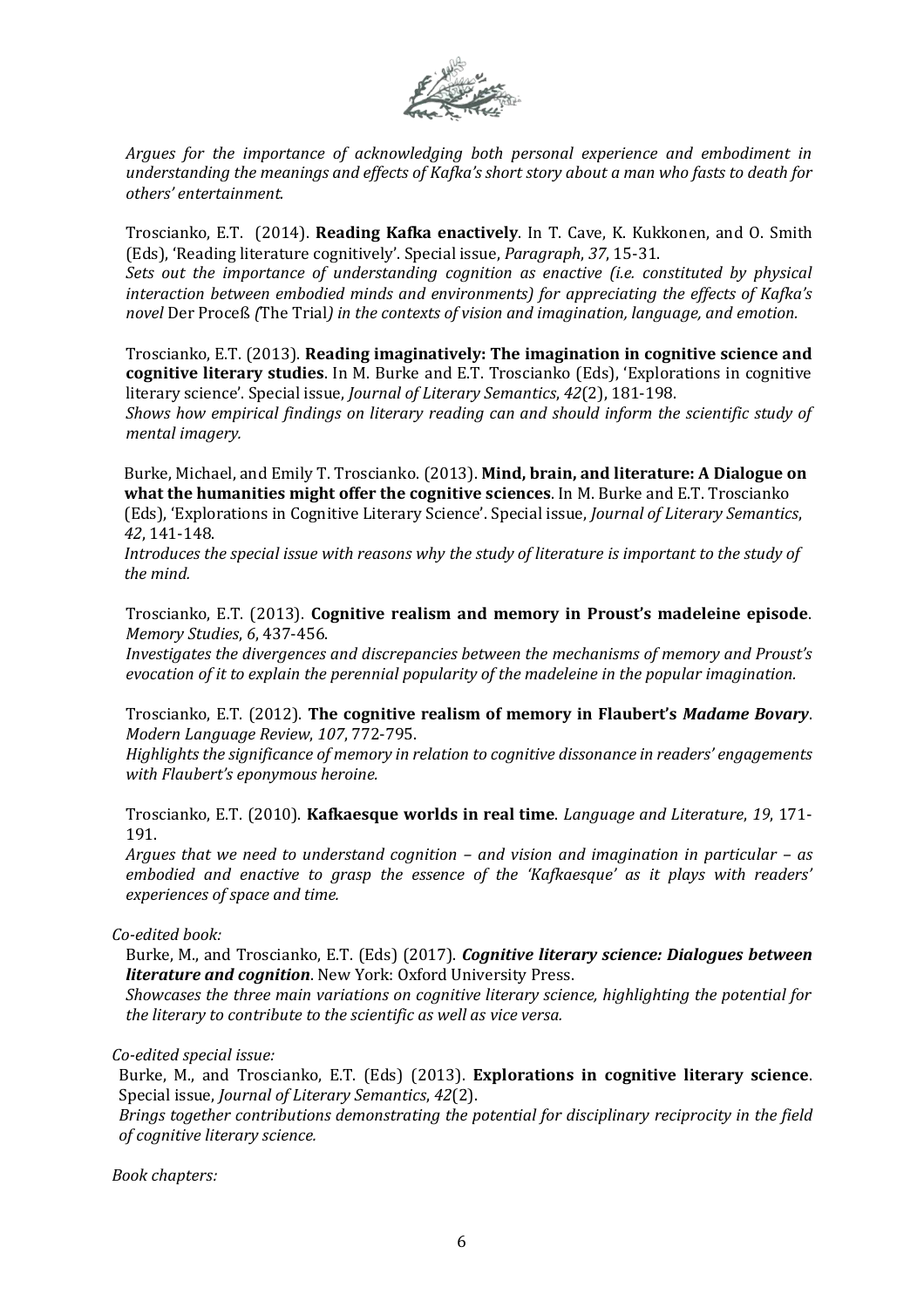

Troscianko, E.T. (2020). **Nietzsche's** *Genealogie der Moral* **pro and contra distributed cognition.** In M. Anderson, M. Sprevak, and P. Garratt (Eds), *Distributed cognition in Victorian culture and modernism* (pp. 209-231). Edinburgh: Edinburgh University Press. *Takes a cognitive angle on Nietzsche's rhetorical philosophy to investigate its effects on readers' engagement as well as its implications for current theories of embodied and enactive cognition.*

Troscianko, E.T. (2018). **Reading Kafka**. In C. Duttlinger (Ed.), *Franz Kafka in context*. Cambridge: Cambridge University Press.

*Traces the history of professional ways of reading Kafka's texts, arguing that despite their varied theoretical agendas, they have always been trying to answer the question current cognitive approaches make explicit: what makes reading (Kafka) feel like this?* 

Troscianko, E.T. (2017). **How should we talk about reading experiences? Arguments and empirical evidence**. In T. Koblížek (Ed.), *Aesthetic illusion*. New York: Bloomsbury. *Criticises the concept of aesthetic illusion using both theoretical considerations and an analysis of free-response data from my survey on reading habits and mental health with the charity Beat.*

Troscianko, E.T. (2017). **Feedback in reading and disordered eating**. In M. Burke and E.T. Troscianko (Eds), *Cognitive literary science: Dialogues between literature and cognition* (pp. 169-194). New York: Oxford University Press.

*Demonstrates, theoretically and empirically, the importance of feedback – and especially unstable positive feedback loops – for understanding both disordered eating and the interpretation of fiction.*

### *Blog:*

Troscianko, E.T. (2009-present). *A hunger artist*.

[http://www.psychologytoday.com/gb/blog/hunger-artist.](http://www.psychologytoday.com/gb/blog/hunger-artist)

*Brings together personal and scientific perspectives on disordered eating, with around 120 posts (including many chosen by PT editors as Essential Reads) to date. I engage in detailed dialogue, through public blog comments and private inquiry-form contact, with numerous readers on a near-daily basis. The blog has so far attracted over 3.5 million all-time views and thousands of comments (removed from the all blogs on the PT public site in 2021).*

*Online articles:*

- **[Treating eating disorders as disorders of eating](http://www.psychotherapy.net/blog/title/treating-eating-disorders-as-disorders-of-eating)**, psychotherapy.net (2018),
- **[How do your reading habits shape your health](https://medium.com/oxford-university/how-do-your-reading-habits-shape-your-health-and-vice-versa-2004d38e1039)—and vice versa?** Medium.com (2018)
- **[New research explores how reading affects eating disorders](https://theconversation.com/new-research-explores-how-reading-affects-eating-disorders-for-good-and-ill-93040) – for good and ill** The Conversation (2018)
- **[Artistic licence: Why a book might not save your life](http://www.ox.ac.uk/news/arts-blog/artistic-licence-why-book-might-not-save-your-life)** Oxford Arts Blog (2018)

*Guest blog posts:*

- **[Career planning: Your future is now](http://earlycareerblog.blogspot.com/2020/06/career-planning-your-future-is-now.html)** and **[Resilience](http://earlycareerblog.blogspot.com/p/resilience.html)**, with Rachel Bray (Oxford University Careers Service), *The Early Career Blog* (Cambridge and Oxford Universities) (2018-20)
- **Thinking about** *[Thinking with Literature](http://www.english.cam.ac.uk/research/cogblog/?p=1384)* (2015) and **[Prose or Prozac?](http://www.english.cam.ac.uk/research/cogblog/?p=460)** (2014), *What Literature Knows About Your Mind* (Cambridge University)
- **[All that glitters…](http://imperfectcognitions.blogspot.co.uk/2015/06/all-that-glitters.html)**, *Imperfect Cognitions* (University of Birmingham) (2015)
- **[Early-career creativity](https://womeningermanstudies.wordpress.com/2015/12/01/ecr-blog-early-career-creativity/)**, Women in German Studies ECR Blog (2015)
- **Bodies, minds, and words: A new collaboration**, Beat news blog (2015)
- **[How on earth will the medical humanities make you a better doctor?](http://centreformedicalhumanities.org/how-on-earth-will-the-medical-humanities-make-you-a-better-doctor/)** Durham Centre for Medical Humanities (2015),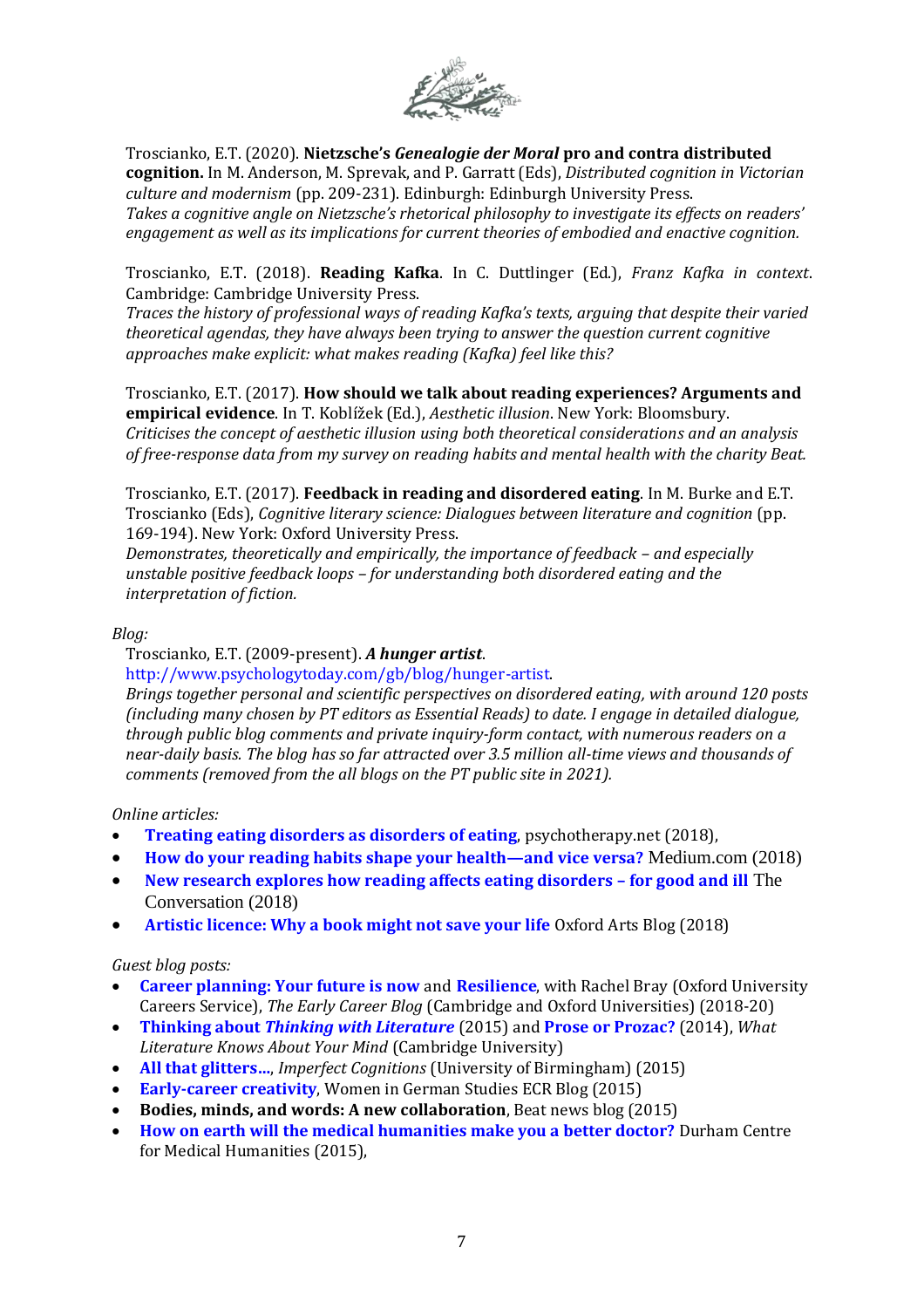

## *Podcast:*

[Textual Therapies:](https://troscianko.com/textual-therapies/) aiming to crystallise, communicate, and expand our understanding of how texts and health interact. Episodes so far include:

- Bibliotherapy, academia, and portfolio careers, with me (interviewed by James Carney)
- Why public health needs narrative, with Lise Saffran
- Combating fat stigma through narrative, with Rachel Fox and Kelly Park
- What does Disney do to mental health? with Jenifer Fisher and Nikki York
- Computational literary studies and mental health, with James Carney

## *Guest podcast appearances:*

- [Kafka in Quarantine,](https://www.sas.ac.uk/videos-and-podcasts/culture-language-and-literature/kafka-quarantine) Institute of Modern Languages Research, with Seán Williams (2020)
- [New Books Network](https://newbooksnetwork.com/emily-troscianko-kafkas-cognitive-realism-routledge-2014/) (New Books in Literature series), interview on *Kafka's Cognitive Realism* (2016)
- [TORCH Book at Lunchtime](https://podcasts.ox.ac.uk/thinking-literature) series, chair, on Terence Cave's *Thinking with Literature* (2016)
- [TORCH Humanities and Science in Conversation](http://podcasts.ox.ac.uk/humanities-and-science-mental-health) series: Mental Health (2015)
- [TORCH Book at Lunchtime](https://podcasts.ox.ac.uk/kafkas-cognitive-realism) series, *Kafka's Cognitive Realism* (2014)

## *Online bibliography:*

• Cognitive Humanities [annotated bibliography](https://cognitiveclassics.blogs.sas.ac.uk/cognitive-humanities-bibliography/) (lead author) *A selection of chapters and articles on a wide range of cognitive topics, to help literary scholars interested in cognitive approaches orientate themselves in existing scientific and cognitivehumanities research*

### *Other resources:*

- [Overcoming a sense of academic failure](http://www.careers.ox.ac.uk/change-setbacks/) (lead author of a workbook and creator and presenter of an audio podcast series) *Why and how to think and talk more and better about failure, with contributions from successful professionals who stayed in academia or left*
- [Portfolio careers: How to optimise and manage them](http://www.careers.ox.ac.uk/freelancers/) (lead author of workbook) *How to make an enjoyable success of a multistranded career, including adapted excerpts from Barrie Hopson and Katie Ledger's book* And What Do You Do? 10 Steps to Creating a Portfolio Career

#### *Popular nonfiction:*

Hart-Davis, A., and Troscianko, E. (2006). *Taking the piss: A potted history of pee***.** Stroud: Chalford.

*Everything you never knew you needed to know about urine, from chemistry to Warhol to reindeer to army rations.*

Hart-Davis, A., and Troscianko, E. (2002). *Henry Winstanley and the Eddystone lighthouse***.** Stroud: Sutton.

*A tragic tale of engineering and hubris, centred on the first lighthouse ever to be built on a rock in the open sea.*

## • **FAILURES AND REJECTIONS**

*Jobs, grants, and studentships:*

- Career Development Fellowship, Birkbeck University of London, rejected 2017
- ERC Starting Grant, not awarded 2017
- Wellcome Trust small grant and seed award, not awarded 2016
- Lancaster University, Lecturership in Creative Futures, interviewed then rejected 2016
- University of Edinburgh, Chancellors Fellowship, interviewed then rejected 2016